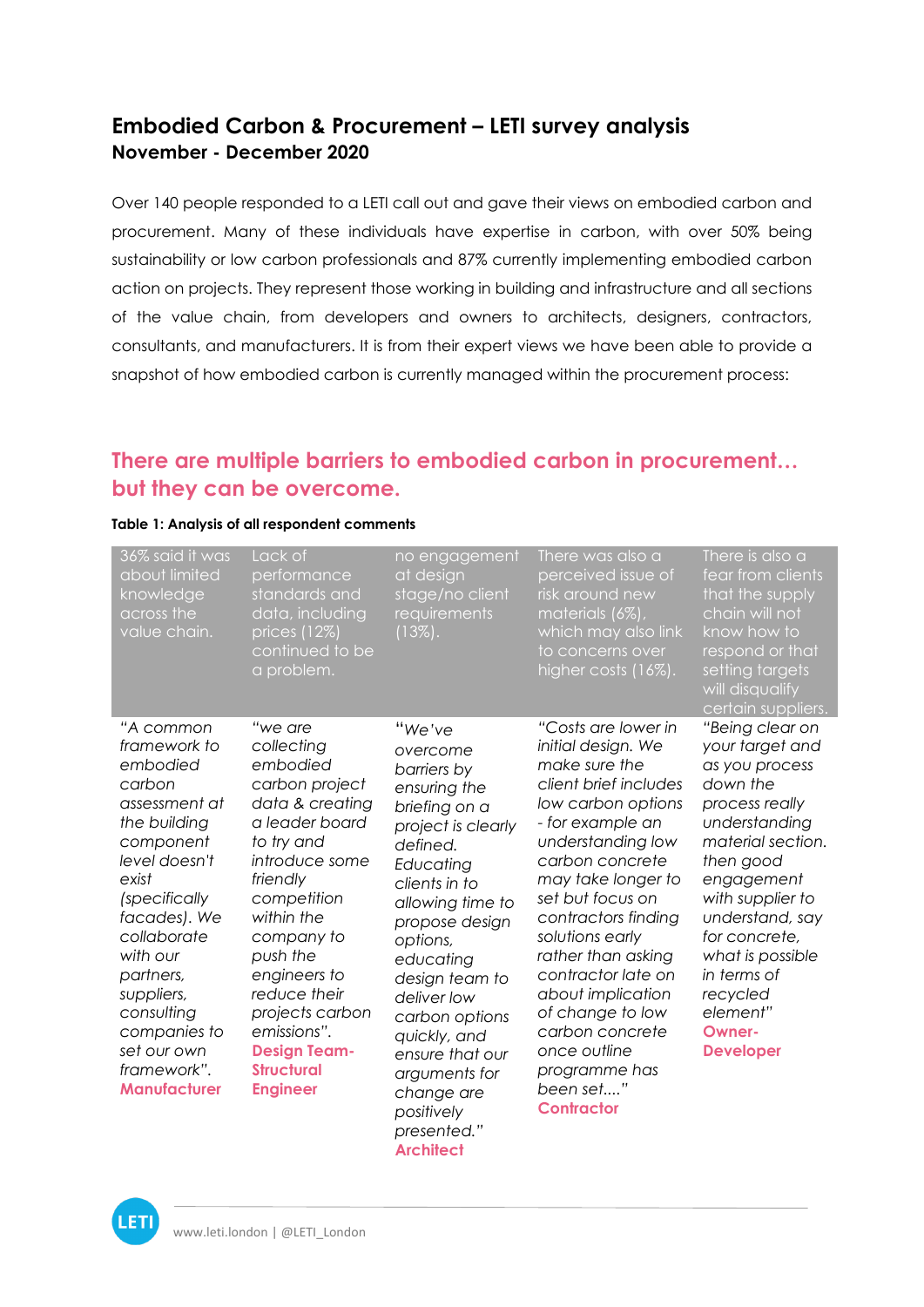## **Value chain groups are expected to address carbon through multiple approaches**

What surprised us is how many different actions many of the different value chain actors are being asked to undertake (Figure 1). We asked them what type of embodied carbon activity projects they were undertaking (and allowed for multiple answers). It is clear that from their responses that it is a very busy field.





Being asked to provide or use EPDs to identify low carbon products is now the most widely used approach to support embodied carbon reduction. Almost as importantly all the value chain members are being asked to take a whole life carbon approach, with consultants especially seeing demand for this provision. Procurers are asking for non-traditional construction and circular economy approaches, which is impacting on all areas of the value chain. Circular economy achieves the highest response for client/owner/developers across all activities. Consultants are most likely to be asked to work on whole life carbon and material trade-offs, although in the latter consultants also appear to have a role. Surprisingly at a material level, manufacturers are not strongly engaged. Architects and contractors are being asked to consider local procurement more than any other groups. Being asked to provide monitoring information only, rather than reduction action, is low but not an inconsiderable



<sup>(</sup>each answer is based on % responses per value chain cohort)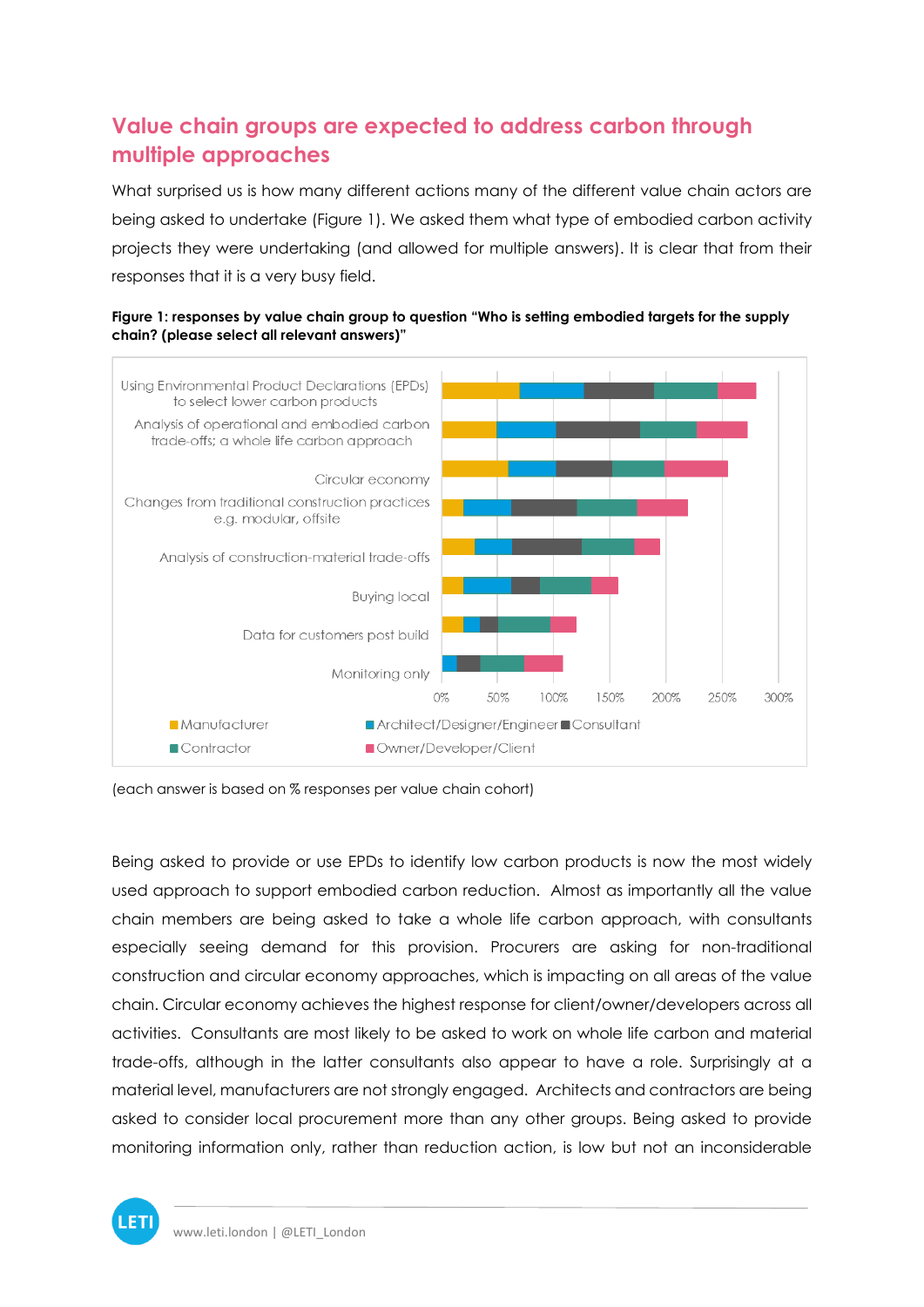activity for contractors. Less than 50% of contractors responding were being asked to provide post build information.

#### **Who is driving embodied carbon in procurement remains unclear.**

Whilst most respondent groups see the client driving embodied carbon at a whole build level few see the same position when relating this to specific build elements (Figure 2). Architects are least likely to identify clients as drivers. Encouragingly, more members of the value chain are setting their own embodied targets, this is especially strong in contractors, as well as clients. Both manufacturers and architects acknowledge the importance of architects and designers in driving carbon reduction but only just over 50% of architects/designers felt this is currently occurring.



**Figure 2: responses by value chain group to question "Who is setting embodied targets for the supply chain? (please select all relevant answers)"**

Government regulation is identified as moderately important by manufacturers and clients but weak by other groups. Planning requirements and public procurement are not seen as strong drivers, although around a third of the consultants who responded are more positive about local government action. The message from the industry is clear: the public sector is not leading embodied carbon procurement.

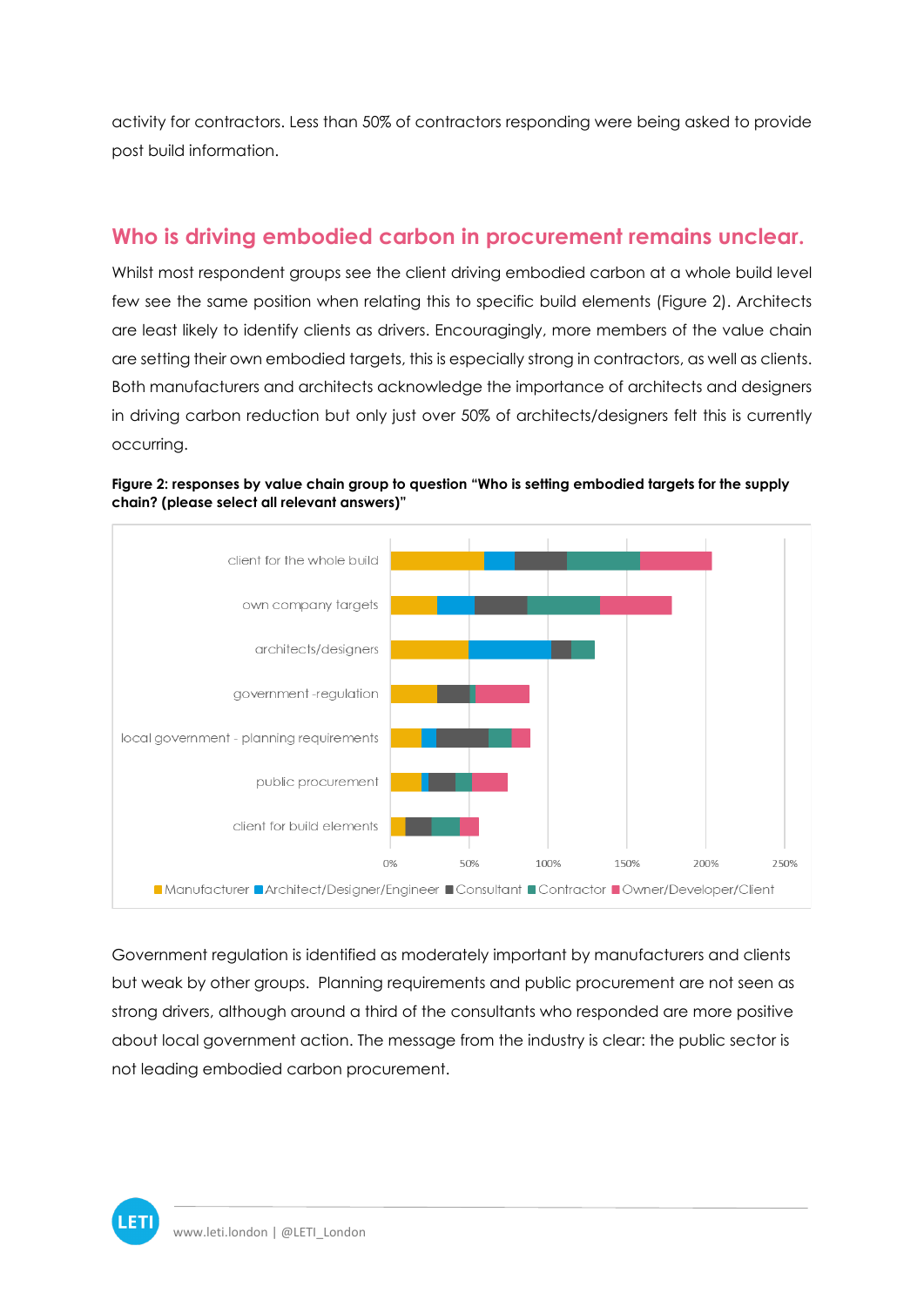# **There is increasing standardisation on embodied carbon target measurement**

How embodied carbon targets are being framed through the procurement process is also interesting (Figure 3). Feedback really emphasised the strong coalescing of the industry around kgCO2/m2. However, there is a value chain divide with the contractors and owner/developer/client only seeing around 30-40% of targets set using this metric, versus the 60-70% elsewhere in the value chain.





Benchmarks have some traction, especially with consultants, but comments on lack of information would suggest limitations. Contractors are most likely to be asked to work to more arbitrary baselines than other groups and there are still 20% of manufacturers, architect/designer/engineers and contractors who are not asked to work to any embodied carbon targets. The least likely approach is for a % reduction in the materials specification.

Manufacturers are most likely to have worked on projects where embodied carbon procurement has been addressed successfully - the question does not specify if this is at a product or whole project level. Contractors and Architects are able to offer far less positive experience with more than 68% in each group unable to think of an example.

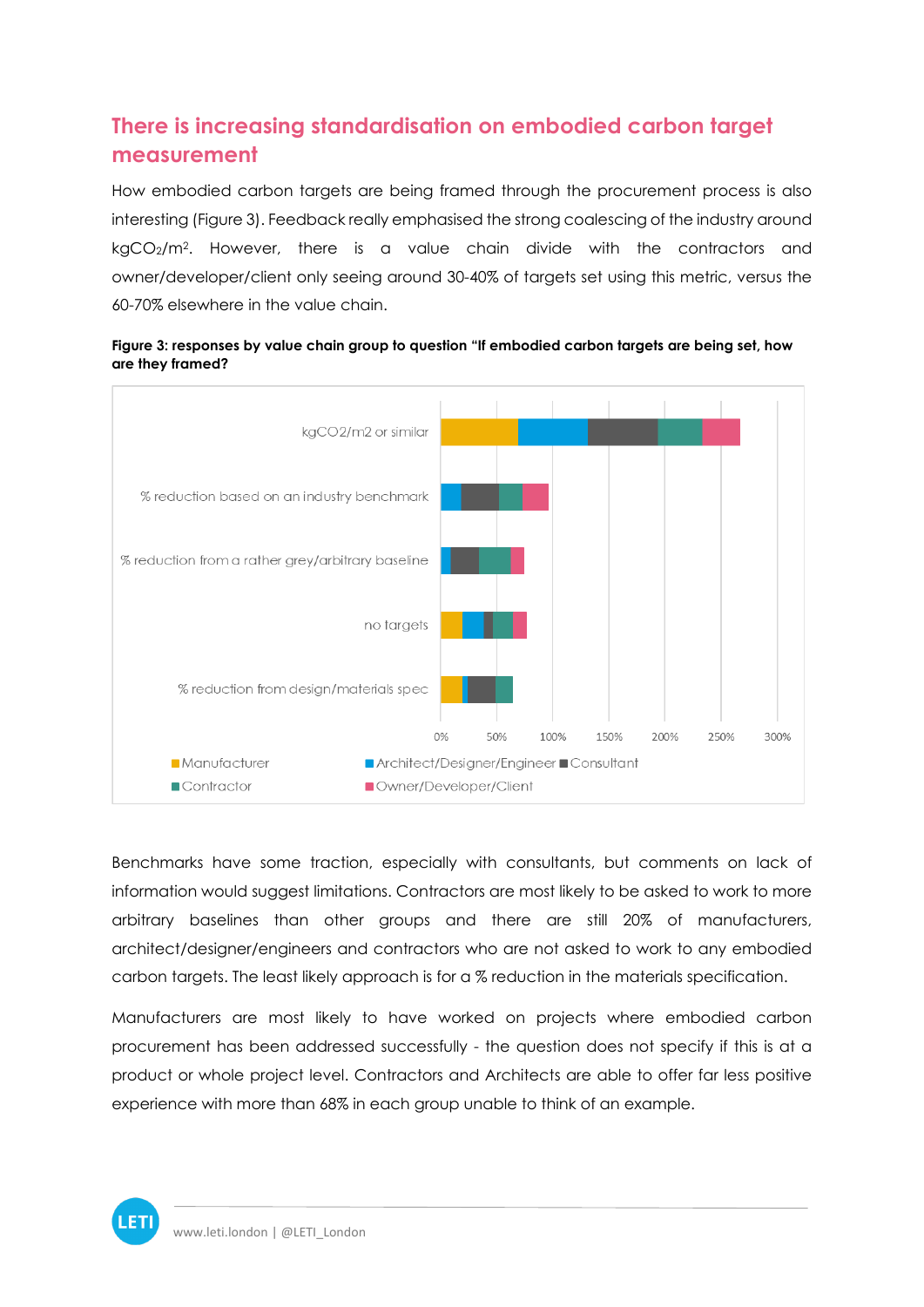## **Who is responsible for managing and meeting embodied carbon targets?**

When we asked each group in the value chain about who within their organisations is responsible for achieving embodied carbon on a build, it was clear that all saw designers/architects and sustainability teams as key figures (Figure 4).



**Figure 4: responses by value chain group to question "Which role(s) in your organisation are responsible for managing and meeting embodied carbon targets on a build?"**

Operations and project teams were represented in all parts of the value chain with operations being unsurprisingly strong in the manufacturer group. In what is a new and developing field the role of leadership was important in the architect/designer/engineer group but surprisingly limited or absent in owner/developer/clients and contractors. Finally, and most importantly for this research, the procurement function, as to be expected, was represented in the owner/developer/clients, contractors and manufacturers groups. However, it was notable that only 16% of contractors identified procurement as important. Owners/developer/clients were more likely to see the importance of their specification and estimating team, something that needs to be further developed. In contractors this team appeared to play little role in embodied carbon.

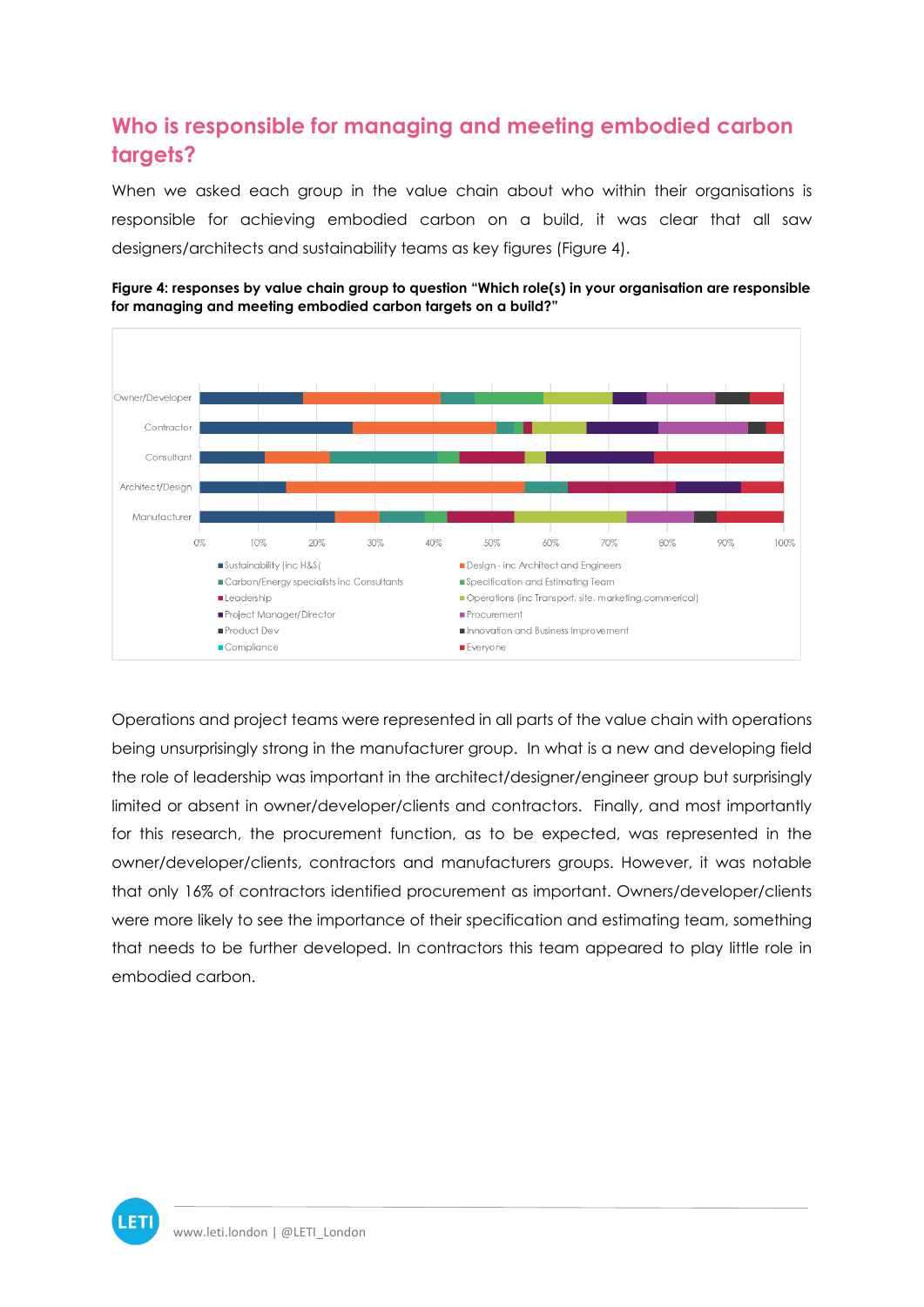### **Increasing clarity on the target metrics being used**

How the procurement process is framing these targets was also interesting, and really emphasises an increasingly strong coalescing of the industry around kgCO2/m<sup>2</sup>.





Benchmarks have some traction but are barely ahead of 'no targets'. Contractors are asked to work to more arbitrary baselines than other groups.

Manufacturers are most likely to have worked on projects where embodied carbon procurement has been addressed successfully - the question does not specify if this is at a product or whole project level. Contractors and Architects are able to offer far less positive experience with more than 68% in each group unable to think of an example. When asked about who is responsible for achieving embodied carbon on a build, designers/architects and sustainability teams are seen as the primary groups. Few suggested that the procurement team or those managing specifications were important in this work.